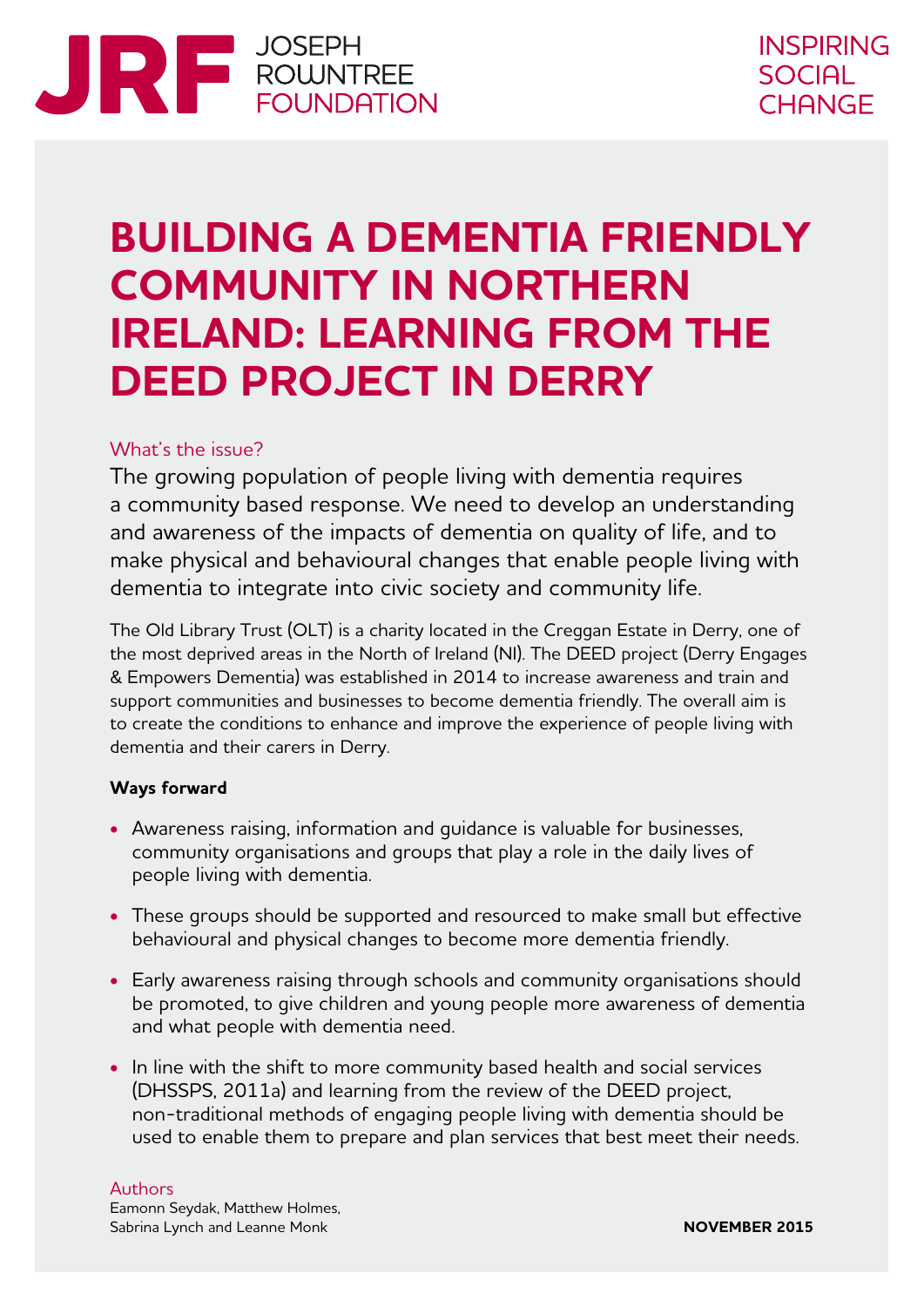# **BACKGROUND**

In 2011, the OLT did a small piece of consultative work with carers and older people with dementia. Feedback included a desire to have greater opportunities to participate in community activities, to be treated with respect and dignity in various public settings, and to have opportunities to mix socially. These findings were later reflected in the Alzheimer's Society report Opportunity for Change (Alzheimer's Society, 2014) which identified that 40 per cent of people living with dementia felt lonely, 52 per cent felt they did not get enough government support, 34 per cent did not feel part of their community and 18 per cent were not living well.

In 2014, the Joseph Rowntree Foundation (JRF) awarded grant funding to the OLT to deliver the DEED Project. This 18-month initiative adopted a community development approach, providing workshops, programmes and toolkits to support businesses, individuals and community organisations to become more dementia friendly and to challenge misconceptions about dementia. The project worked in partnership with Alzheimer's Society NI to develop the Dementia Friendly Communities programme in NI, rolling out joint awareness raising and collaborating on the physical environment toolkit.

# **What are Dementia Friendly Communities?**

The concept of dementia friendly communities has been championed by the Alzheimer's Society, JRF and others for a number of years. In the context of the growing prevalence of dementia and the ever increasing social and economic impact, towns, cities and larger regions from across the UK have identified a need to embrace the concept of becoming dementia friendly, and to act and change to better support people with dementia.

We know that the social and economic impact of dementia in the UK is high: approximately 850,000 people in the UK are living with dementia at a cost of £26.3 billion to the UK economy. More than 94 per cent of these are aged 65 years and over. Prevalence data from the Dementia UK research suggests that 1 in 14 people aged 65 years and over are living with dementia.

Building on the recommendations published in the National Dementia Strategy (Department of Health, 2009), David Cameron set out his Prime Minister's Challenge on Dementia in March 2012 (Department of Health, 2012) which identified a target of 20 cities, towns and villages signing up to become more dementia friendly by 2015.

The JRF paper Creating a Dementia Friendly York (Crampton *et al.,* 2012), uses the four cornerstones model to describe the various components required to create a dementia friendly community: These are: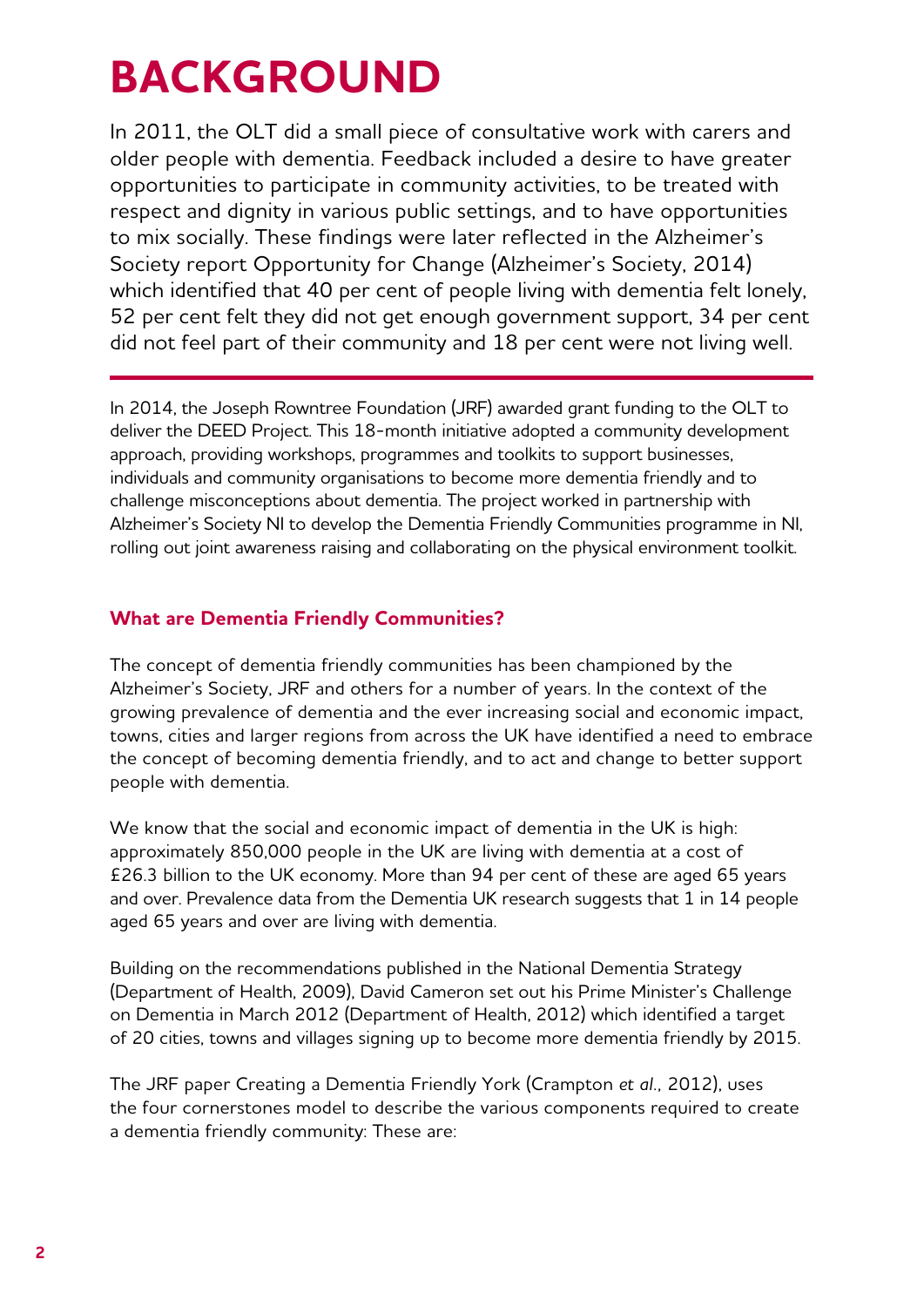**Place:** this cornerstone relates to the physical environment within which people living with dementia find themselves, i.e. at home, in their neighbourhood, in local shops, businesses or community settings. It also considers their ability to move around and between these places.

**People:** the report identifies critical people as partners, families, carers, neighbours, everyday service providers (such as shopkeepers), as well as health and social care workers (and particularly GPs). This cornerstone considers how much these people know about dementia, what they should say and how they should act. This is critical to treating people living with dementia with dignity and respect.

**Resources:** this cornerstone considers the extent to which people living with dementia can rely on other services and resources outside the health and social care system. The report talks about the concept of people feeling that they become the 'property of the health system'. This cornerstone suggests that it is important to provide community based access to supportive interventions.

**Networks:** this considers the extent to which organisations and people that have a role to play in the lives of people living with dementia, interact, communicate and then act to ensure a better experience and quality of life. The ability to share resources and information and refer services is key to creating a dementia friendly community.

# **Northern Ireland context**

It is estimated that about 21,000 people living in Northern Ireland have dementia. The Alzheimer's Society (Alzheimer's Society and Marie Curie Cancer Care, 2015) suggests that rates of diagnosis vary significantly across the UK with the Northern Ireland average of 64.8 per cent comparing relatively well with that of England, estimated to be in the region of 48 per cent.

The NI strategy for improving dementia services (DHSSPS, 2011b) reinforces dementia as a major public health and societal issue, with numbers of people with dementia rising to 23,000 by 2017 and around 60,000 by 2051. Thus, calls have been made for services to be redesigned and implemented across NI, with particular emphasis placed on improving care within the home environment and within local communities. The dementia strategy gives the five health and social care trusts the lead in developing services for people with dementia. It proposes greater awareness and acceptance in the community; better informed and supported families and carers; seamless, accessible and pro-active services and greater partnership working across sectors, as critical in enabling people living with dementia to retain their independence and value in society.

Transforming Your Care (DHSSPS, 2011a) is a roadmap for change in the provision of health and social care services in NI. This model creates new structures to make better use of resources, enhance sustainability and improve the care provided for individuals and families. In response, the Alzheimer's Society (2013a) suggests that money could be more effectively invested in workforce capacity and development of community services outside hospitals.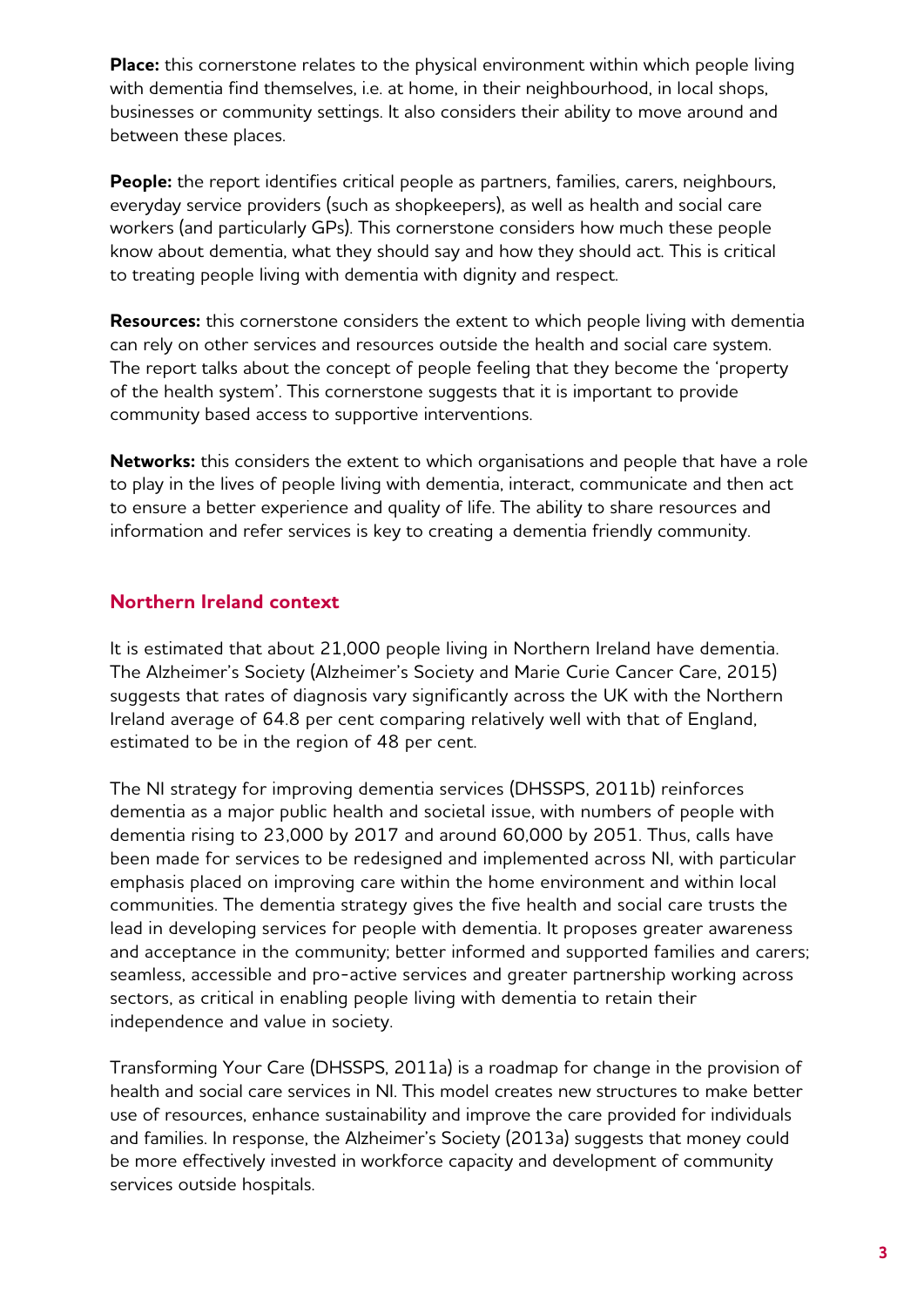Northern Ireland's dementia friendly communities programme is a four-year programme (2013–2017), funded by The Atlantic Philanthropies, which will raise awareness about dementia within the voluntary, community and business sector of NI. In February 2014, the programme secured commitment from more than a third of all members of the NI assembly to support the creation of dementia friendly communities through its work. The Alzheimer's Society has developed foundation criteria for the dementia friendly communities' recognition process in Northern Ireland, based on feedback from a number of stakeholders and communities (Alzheimer's Society, 2013b). The criteria include:

- **•** make sure you have the right local structure in place to maintain a sustainable dementia friendly community;
- **•** identify a person or people to take responsibility for driving forward the work to support your community to become dementia friendly and ensure that individuals, organisations and businesses are meeting their stated commitments;
- **•** have a plan to raise awareness about dementia in key organisations and businesses within the community that support people with dementia;
- **•** develop a strong voice for people with dementia living in your communities. This will give your plan credibility and will make sure it focuses on areas people with dementia feel are most important;
- **•** raise the profile of your work to increase reach and awareness to different groups in the community;
- **•** focus your plans on a number of key areas that have been identified locally;
- have in place a plan or system to update the progress of your community after six months and one year.

The NI context supports a greater responsibility on community based services, alongside local health and social care trusts, to play a lead role in addressing key health concerns. The DEED project has already shown a distinct contribution to the priority areas under the NI strategy, offering beneficial training for staff, businesses and community groups to raise awareness around the issues and challenges which people living with dementia encounter, and introducing the subject in schools.

# **Derry and DEED**

There are more than 20,000 people aged 65 years and over in the Derry City Council & Strabane District Council area. (NB The catchment area for the DEED project was Derry City Council which has since merged with Strabane). We can estimate that there are around 1,450 currently living with dementia in the area. The diagnosis rate in the Western Health and Social Care Trust area was reported as 68.75% of those suspected of living with dementia (November 2014).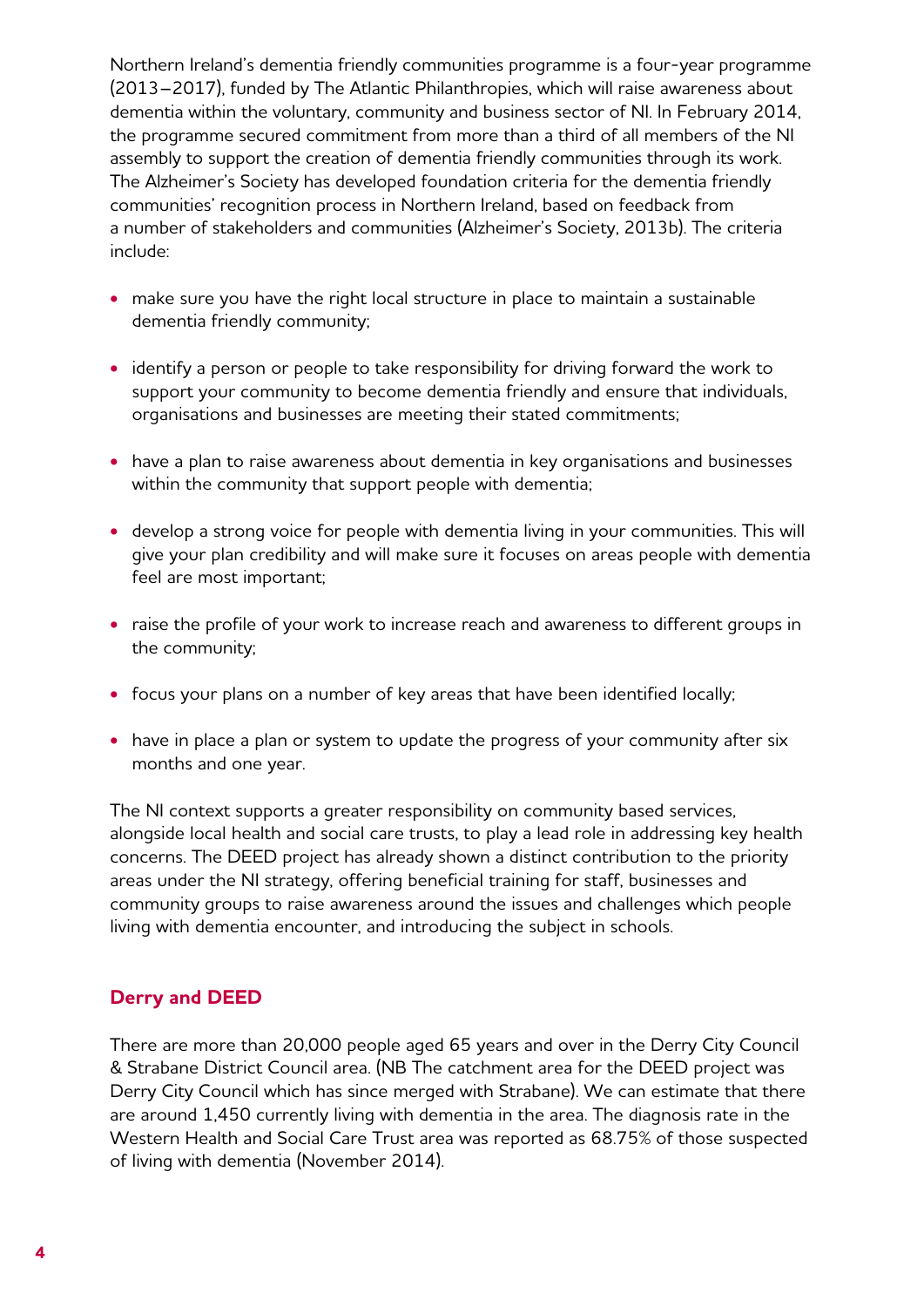The Derry City & Strabane District Council area has a strong community and voluntary sector infrastructure. In June 2003, the Department for Social Development launched a neighbourhood renewal strategy. This sought to target those communities throughout Northern Ireland which were suffering from the highest levels of deprivation. Five of the 36 designated neighbourhood renewal areas were in Derry and Strabane, with significant levels of investment to each of these areas over the past 12 years designed to deliver services against agreed community based action plans. The responsibility for urban regeneration (neighbourhood renewal falls under this) will transfer to the 11 new local authorities in April 2015, agreed as part of the recent reform of local government.

The local authority is therefore currently engaging in a process of community planning to identify the key priorities and actions to be delivered under this programme. The Derry City area is well represented in terms of health services, with the two established healthy living centres (OLT is one of those) represented on an NI-wide healthy living centre alliance comprising 12 organisations. The high level of capacity across the community and voluntary sector has historically enabled the city to leverage significant revenue and capital investment to address a range of inequalities that are largely a consequence and legacy of the NI conflict. Despite this, dementia services have received little or no attention.

The Derry City and Strabane district area is widely regarded as progressive in dealing with contentious issues such as parading, flags and emblems. High levels of partnership working and collaboration between organisations that are typically representative of differing communities have contributed to improving levels of community relations over the past number of years, demonstrating potential for significant investment in health services in this area led by the community and voluntary sector.

DEED's work also supports Derry City's regeneration initiative, the One Plan. Led by Ilex Regeneration Company and Derry City Council, this was a widely endorsed, comprehensive vision and framework within which clear objectives and priorities are set. Health and wellbeing ('health for all') is one of five overarching themes for the city. The focus is about adopting a 'proactive' approach to health and wellbeing across all ages through raised awareness and targeted preventative measures. Without specific reference to dementia, the priorities under the health for all theme include the promotion and improvement of mental and emotional health for all age groups as well as ensuring greater equality of access for all citizens and the development of a charter of rights for older people underpinning service delivery and improving access to and delivery of services.

The concept of a dementia friendly community clearly aligns with the priorities and outcomes under the health for all theme, placing DEED strategically at the heart of local policy.

# **The DEED approach**

The DEED project, which started in 2014, focused on raising awareness and encouraging organisations and individuals to make small changes to better support people living with dementia. The DEED project aligns closely with both the four cornerstones model and the seven foundation criteria for dementia friendly communities.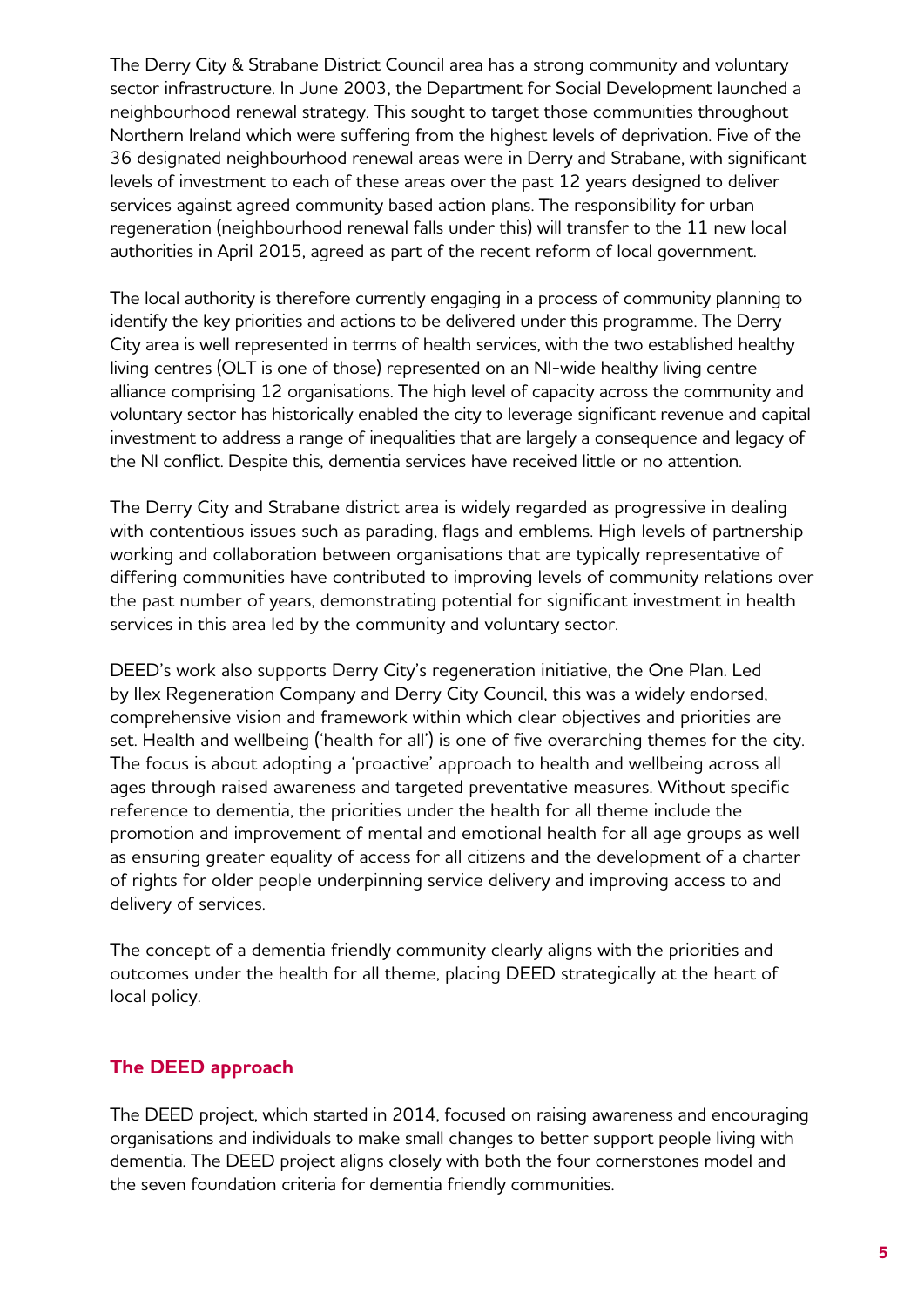# **Awareness raising workshops and environment toolkits**

Over a period of 18 months, the DEED project delivered more than 100 awareness raising workshops to a total of 47 organisations, including 33 community and voluntary organisations/schools and 14 businesses (several hosted multiple workshops). A total of 2,736 individuals were engaged across the various workshops, which lasted for two hours and were free. The workshops enabled participants to develop a basic understanding of dementia and learn practical communication techniques, as well as providing information on how organisations can make small adjustments to make their premises more dementia friendly. The workshops were largely informed by the dementia friends sessions, with slight adjustments to ensure they were relevant and tailored to each organisation. Organisations taking part were offered the opportunity to place the DEED dementia friendly logo on their premises to let people with dementia, their families and carers know that they commit to providing them with a good service.

Following the workshop, organisations were provided with a toolkit for creating a dementia friendly environment to enable monitoring of physical changes to premises and buildings. A DEED staff member would complete a walk around the physical environment and make recommendations about physical alterations. These were aimed to be small cost-effective changes (e.g. using appropriate signage). DEED then gave the organisation a timescale within which to complete agreed changes (usually three months), at which time DEED conducted a follow-up providing practical assistance and support in making their premises dementia friendly. On completion, the DEED butterfly logo was displayed to show people that these premises are working to become dementia friendly.

The impact of these workshops is summarised in Table 1. Before and after each workshop, participants were asked to complete short surveys about changes to levels of knowledge, confidence and potential impact and changes they would embed as a result. A total of 890 survey responses were gathered.

**Q: How do you rate your current knowledge of dementia? (1 = no knowledge;**

| 5 = very good knowledge) |              |      |               |      |        |         |  |  |  |  |
|--------------------------|--------------|------|---------------|------|--------|---------|--|--|--|--|
| Response                 | Pre-workshop |      | Post-workshop |      |        | Change  |  |  |  |  |
|                          | response     |      | response      |      |        |         |  |  |  |  |
|                          | Number       | %    | Number        | %    | Number | %       |  |  |  |  |
|                          | 118          | 13.3 | 6             | 0.7  | $-112$ | $-12.9$ |  |  |  |  |
| 2                        | 323          | 36.3 | 14            | 1.6  | $-390$ | $-34.7$ |  |  |  |  |
| 3                        | 287          | 32.2 | 60            | 6.7  | $-227$ | $-25.5$ |  |  |  |  |
| 4                        | 105          | 11.8 | 390           | 43.8 | $+285$ | $+32.0$ |  |  |  |  |
| 5                        | 40           | 4.5  | 391           | 43.9 | $+351$ | $+39.4$ |  |  |  |  |
| Skipped question         | 17           | 1.9  | 29            | 3.3  | $+12$  | $+1.3$  |  |  |  |  |

#### **Table 1: The impact of the dementia workshops**

#### **6**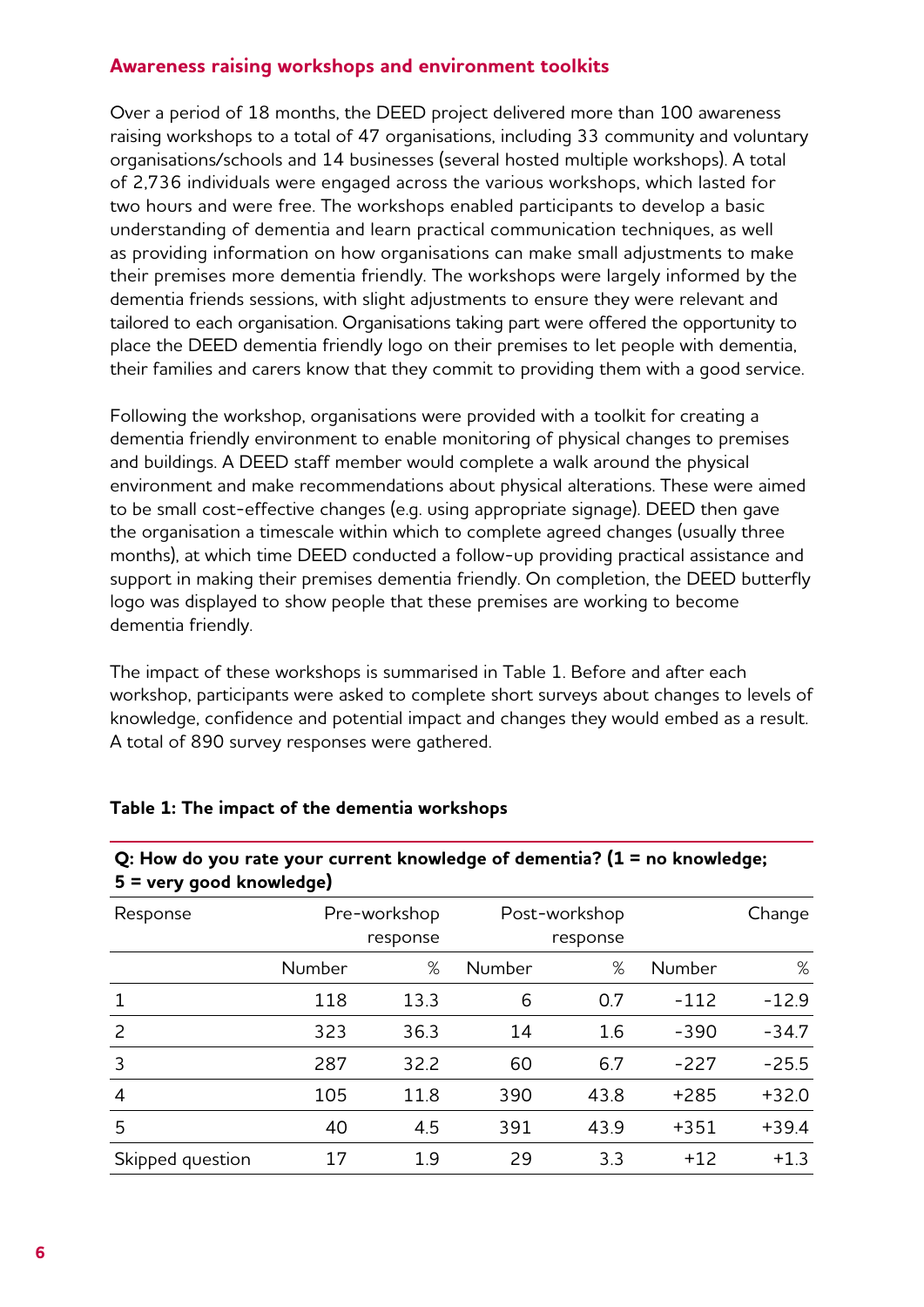Table 1 highlights a 71.4 per cent increase in the number of people who felt that their knowledge of dementia was either 'Good (4)' or 'Very Good (5)' as a result of the awareness raising workshop (16.3 per cent pre-workshop compared with 87.7 per cent post-workshop). The number of responses for those who felt they had 'No knowledge (1)' or 'Some knowledge (2)' of dementia showed a significant reduction as a result of the workshop. Pre-workshop responses grouped almost half (49.6 per cent) of respondents under these categories; while post-workshop responses showed a much lower figure of 2.3 per cent (47.3 per cent change).

The DEED workshop has also been shown to have a positive impact on those who felt their knowledge was 'Average (3)': the number within this category fell by 25.5 per cent after the workshops (32.2 per cent before the workshop compared with 6.7 per cent after it). Overall, 87.7 per cent of those involved (estimated at around 765 people) felt that they had either a 'Good' or 'Very good' understanding of dementia after having taken part in the programme.

Similarly, participants were asked to rate their confidence and skills to relate to, communicate with and support someone with dementia before and after the DEED workshop. Table 2 below presents the findings.

| Response         | Pre-workshop<br>response |      | Post-workshop<br>response |      |        | Change  |
|------------------|--------------------------|------|---------------------------|------|--------|---------|
|                  | Number                   | %    | Number                    | %    | Number | %       |
|                  | 176                      | 19.8 | 2                         | 0.2  | $-174$ | $-19.6$ |
| 2                | 272                      | 30.6 | 10                        | 1.1  | $-262$ | $-29.4$ |
| 3                | 260                      | 29.2 | 115                       | 12.9 | $-145$ | $-16.3$ |
| $\overline{4}$   | 112                      | 12.6 | 401                       | 45.1 | $+289$ | $+32.5$ |
| 5                | 43                       | 4.8  | 327                       | 36.7 | $+284$ | $+31.9$ |
| Skipped question | 27                       | 3.0  | 35                        | 3.9  | $+8$   | $+0.9$  |

# **Table 2: Participants' ratings of confidence and skills**

**Q: How do you now rate your current confidence and skills to enable you to relate, communicate and support someone with dementia? (1 = no confidence/ skills, 5 = very good confidence/skills)**

Table 2 shows significant increases in confidence and skills to enable people to relate to, communicate with and provide support to people with dementia. Before completing the workshop, 17.4 per cent of participants described their level of confidence and skills as 'Good (4)' or 'Very good (5)'. Having completed the workshop, this figure increased to 64.4 per cent, an increase of 47 per cent.

The number of people who felt they had 'No confidence /skills – 1' or 'Some confidence/skills – 2' reduced significantly after the workshop from 50.4 per cent to 1.3 per cent, a change of 49.1 per cent.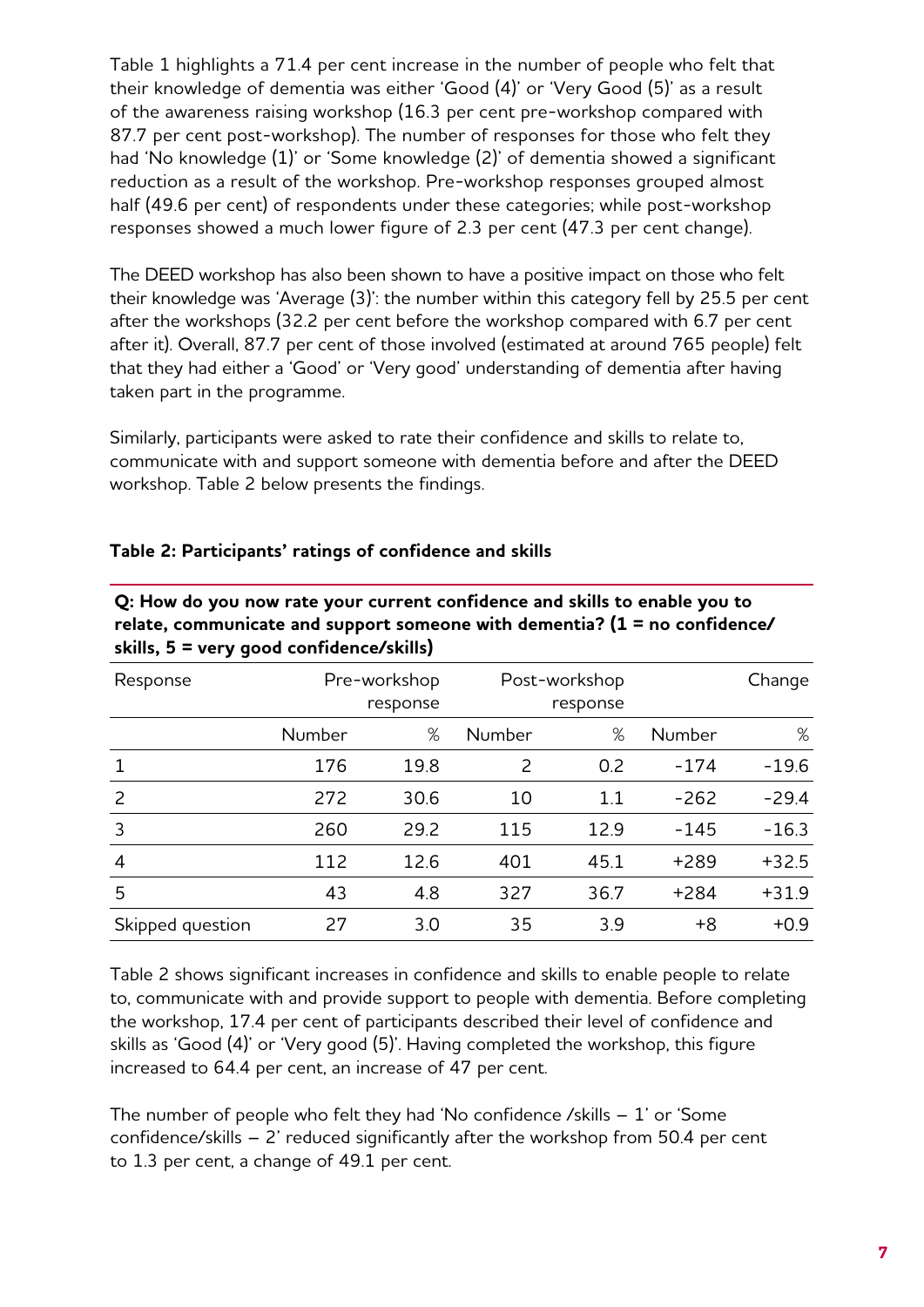For those who felt they have 'Average confidence/ skills – 3', there was also a decrease, with the percentage dropping by 16.3 per cent following the workshop (pre‑workshop – 29.2 per cent compared with post-workshop 12.9 per cent).

Clearly, the workshops were able to increase knowledge, confidence and skills among participants. However participants were also asked to provide information on the extent to which this new knowledge, information and skills would create change within their organisation, both in terms of physical and behavioural change. Comments included:

- **•** 'The information was very useful for working with clients.'
- **•** 'Valuable advice was given about working and communicating with clients.'
- **•** 'I've had dementia training in the past, but this had extra information as well as some good real life examples.'
- **•** 'I am more aware of how to communicate with people with dementia more effectively.'
- **•** 'I think this training is very beneficial for families and staff with no background or knowledge of dementia or living with dementia.'
- **•** 'Very valuable training which will assist with our role in the community.'
- **•** 'I found it very interesting and feel more knowledgeable about dementia and dealing with people with it.'
- **•** 'I would try and implement changes such as non-reflective floors, or similar items within the community or workplace.'
- **•** 'I will look around to see if I could make small changes to stop clients getting confused such as removing reflective objects.'
- **•** 'I will try to apply the knowledge and skills I have learned today, such as removal of mirrors and usage of images which are good for dementia.'
- **•** 'Workshops like this should be made available to the general public, through leisure centres, schools, community facilities etc.'
- **•** 'Make all staff more aware, and give training on how we can help people with dementia.'
- **•** 'I would encourage family members of dementia patients to learn and attend this workshop to make them more aware.'
- **•** 'I would like to provide more knowledge on dementia through informative booklets and leaflets in my premises.'
- **•** 'I would have more community centres send out information through leaflets to raise awareness.'
- **•** 'I will put out flyers with more information.'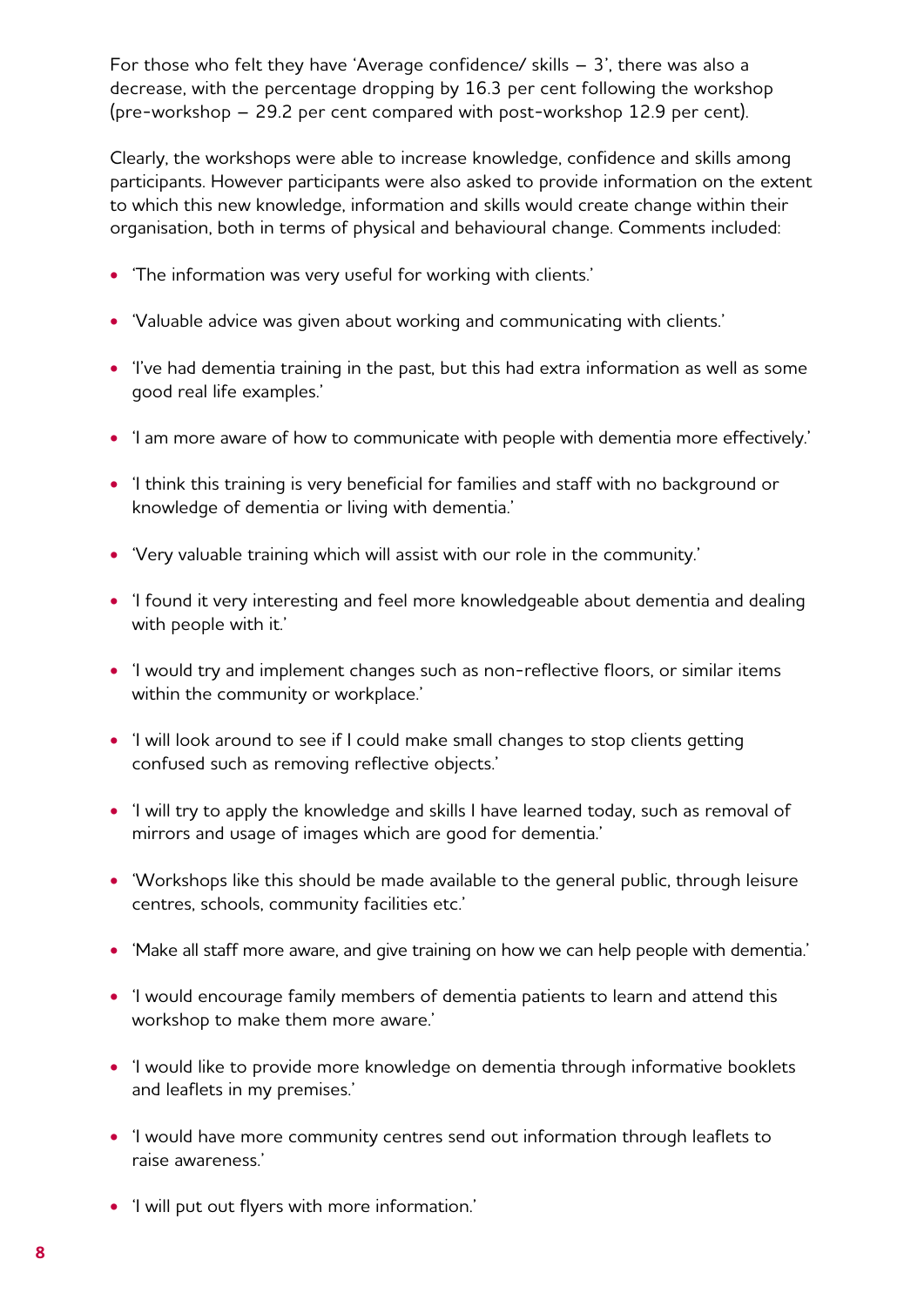The range of comments and intended changes are reflective of the four cornerstones model mentioned earlier. Several references were made regarding the intention to change the physical environment across several premises (place), others talked about the ability to behave and communicate with people living with dementia enabling them to retain their dignity and respect (people). The reference to engagement with carers, family members, community organisations and general public is reflective of the need to establish strong (networks) to support people living with dementia. Additionally, the feedback indicates potential changes in community centres, schools and businesses, aligning to the (resources) cornerstone in that people living with dementia can rely on those outside the health and social care setting to access support.

#### **Case study**

DEED delivered a series of awareness raising workshops and completed the environmental toolkit with local community organisation The Bogside and Brandywell Health Forum. The co-ordinator described the workshops as 'really informative, it has made us more aware and more mindful of dementia'. The co‑ordinator also identified that 'we are more aware of communication styles and overall feel more confident working with people living with dementia. We will also be making changes to the gym equipment'. This type of impact is consistent with feedback from the 16 organisations that completed both the awareness raising workshop and the environmental toolkit, demonstrating the potential impact of this approach.

Further engagement with people living with dementia to assess the actual, anecdotal effect of these changes would be useful for DEED.

# **Raising the profile of DEED**

In addition to awareness raising workshops and environmental toolkits, the project sought to establish a local presence that would become the platform through which it could engage local groups and the wider public. This involved multiple meetings with key organisations and stakeholders, as well as a significant launch event hosted at Free Derry Corner in July 2014. The event attracted 80 people including the Mayor. It provided the OLT and project workers with an opportunity to outline their approach and generate awareness and interest in the project. The gable wall at Free Derry Corner was painted with the DEED project logo; this was a symbol and brand that would become synonymous with being dementia friendly.

The project also created its own Facebook and Twitter pages to interact with service users, clients, stakeholders and the wider public. The social media accounts remained extremely active throughout the project with 1,144 Facebook friends and 423 Twitter followers.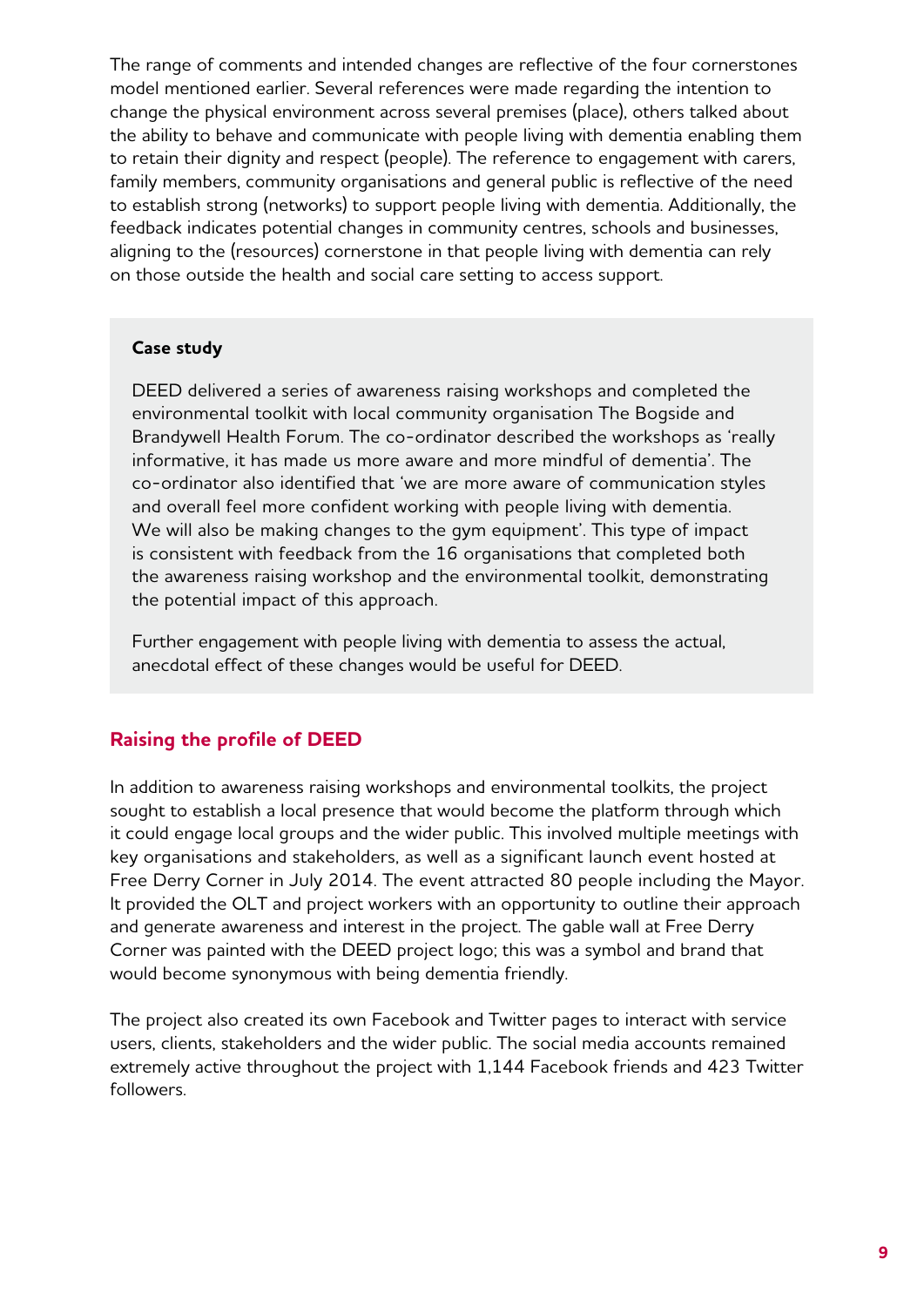The DEED project developed and hosted a series of events to raise awareness and understanding of dementia throughout the 18 month timeframe.

- **•** Dementia and physical activity training, hosted by the Dementia Services Development Centre (DSDC), was delivered to 10 people. It focused on building capacity to understand the benefits and impact of physical activity for people living with dementia.
- **•** DEED hosted a tea party to coincide with Dementia Awareness Week. This was attended by around 50 people including service users, partner organisations and stakeholders. The event attracted significant media and social media coverage.
- **•** The project hosted the DEED recognition awards to acknowledge the contribution of those organisations and individuals that contributed to the project by taking part in workshops, volunteering as a dementia champion or supporting awareness campaigns. Approximately 60 people attended the event.

In addition to organising and delivering their own events, the DEED team was also invited to attend other events. This usually involved hosting a stand and providing information on the project and the activities on offer, as well as making a valuable contribution to discussions regarding dementia. The team attended the following events:

- **•** launch of Dementia Friendly Community Awards, Titanic Quarter, Belfast, hosted by the Alzheimer's Society;
- **•** St Cecilia's College dementia awareness event, to provide information and advice;
- **•** launch of the dementia awareness play at Irish Street Community Centre;
- **•** The Alzheimer's Society celebratory event;
- **•** DSDC's dementia achievements event at the Europa Hotel, Belfast;
- **•** health and information day at Caw/Nelson Drive;
- **•** dementia Innovation Lab to contribute to ongoing policy and practice debate and discussion regarding dementia in Northern Ireland.

The level of networking and engagement achieved by the project was significant. The decision to invest time and effort in developing a strong brand for the project proved to be worthwhile. DEED was well represented at 11 events in total and displayed a strong presence at each, raising awareness about the work in Derry and its progress as a dementia friendly community.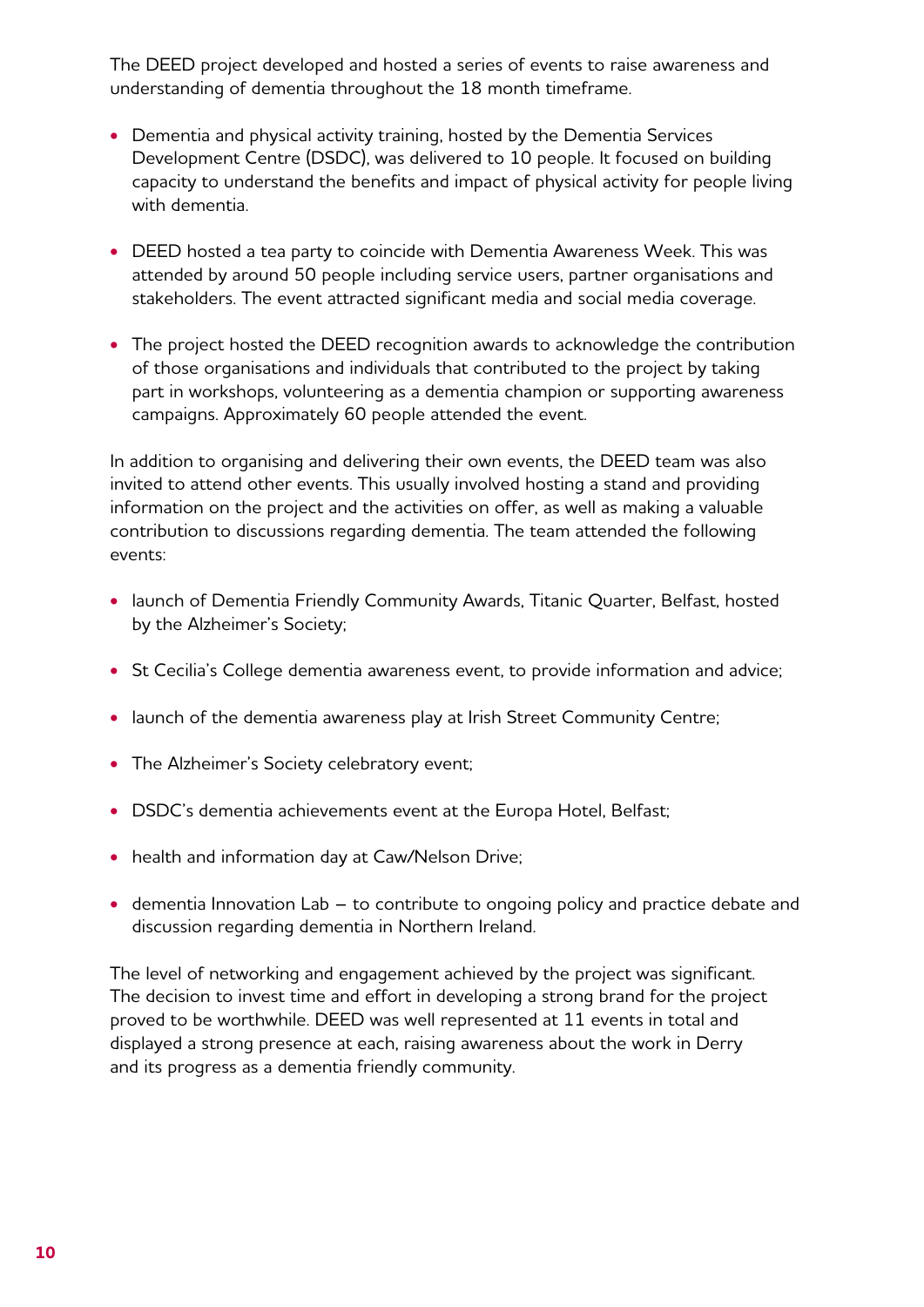# **Dementia champions**

DEED sought to build the capacity of a range of volunteers and individuals who may interact with people living with dementia.

To become a dementia champion, volunteers had to complete a two-day training course delivered by the Alzheimer's Society. The purpose of becoming a dementia champion is for individuals to deliver the workshops to businesses/community organisations and to other individuals.

The DEED project recruited and trained 11 volunteers to participate in the two-day training module. These comprised:

- **•** staff members at OLT (DEED co-ordinator and Health for Life support worker);
- **•** former carer and volunteer for OLT;
- **•** facilitator of a memory group;
- **•** social work student;
- **•** exercise facilitator.

In developing this network of people, who are adequately trained and skilled to pass on knowledge, understanding and awareness, the project has extended its potential to engage greater numbers of people. It has created a network and person based resource to help promote positive messages about how to act, behave and engage with people living with dementia. It should be noted that only 3 of the 11 have been regularly delivered workshops and this is perhaps an area to build upon for any future investment or programme.

# **Engaging Children and young people**

Growing numbers of children and young people are cared for by their grandparents, and, as the number of people living with dementia rises, children and young people may become carers later in life. Early understanding, knowledge and experience can have long-term positive impacts on the quality of life and experiences of people living with dementia.

In response to a growing demand from schools for workshops and training on dementia for both pupils and staff, the DEED project created a partnership with author Irene Mackay, author of the children's book Ellie the Forgetful Elephant. The book seeks to explain the memory loss aspect of dementia in a way that young children can understand, and to suggest ways to maintain a loving relationship with a person who has dementia or other memory related illness.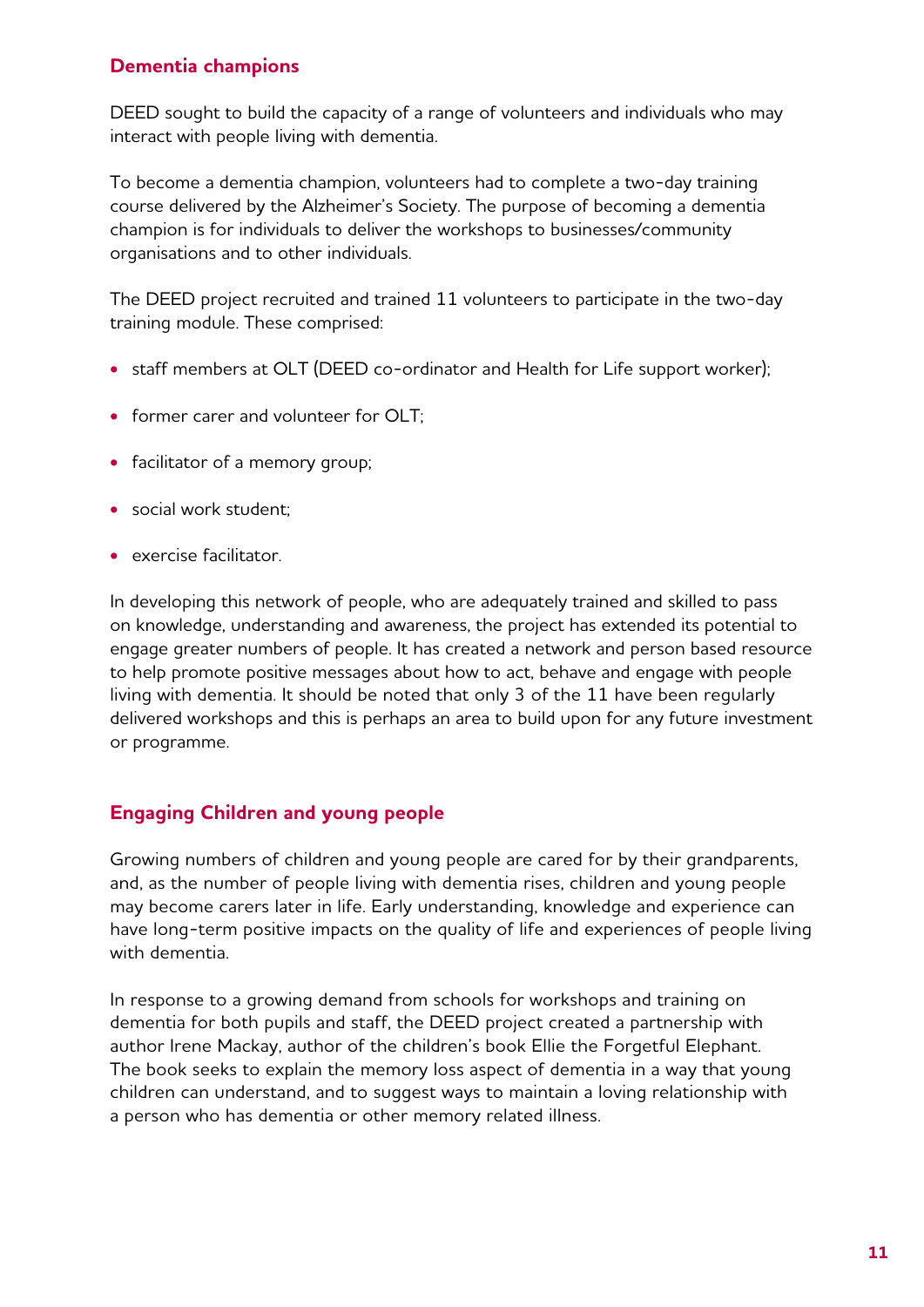A number of schools in Derry expressed a desire to participate in the workshops and activities offered by DEED. The team therefore adapted the training content and developed two awareness workshops that were suitable for children and young people aged 4 to16, and which incorporated the book. The DEED project worked with three schools and a girl scout group. A parent from one of the schools said *'Oran was so excited to tell us all about the forgetful elephant, how inspiring that children are learning and understanding about dementia at such a young age'.*

St Cecilia's College embraced the project, hosting training for all of its 825 pupils and 93 staff. The school then created a competition for pupils to create an Ellie jingle, a song to be used by the DEED project when working in primary schools. In addition, the Year 6 pupils developed a play based on the theme of dementia; they sought advice and guidance from the DEED team on language and behaviour. The play was showcased in front of the Mayor of Derry. St Cecilia's College received an Education Initiative Award from DSDC to recognise its efforts to become a dementia friendly school. Holy Child Primary School, Ebrington Primary School and The Model Primary School introduced Ellie the Forgetful Elephant to its pupils. The book was read to children at story time, allowing for questions and interaction afterwards. The children enjoyed the activity and many could relate to the story. Typical questions such as 'Why does my granny forget my name?' or 'Will I get dementia' allowed for more discussion. The children were given homework relating to the story to open conversations at home.

The dementia friendly community workshops were also delivered to 170 students at the North West Regional College, and to 340 students at Ulster University Nursing Department.

Subsequently, the DEED project was invited to take part in the NI Innovation Lab for dementia services in June 2015. This is a forum that is established to advance the policy and practice debate relating to dementia services in Northern Ireland. Members identified a lack of work in this field, with the majority of interventions focused on those living with dementia and their direct carers. DEED's work with the younger generation was widely acknowledged as groundbreaking in NI, and there was a call to extend this approach to remove stigma and lack of knowledge associated with dementia.

# **Involving people with dementia**

DEED was delivered by a full-time project manager supported by a steering group comprised of community voluntary representatives, private sector, statutory bodies, volunteers, residents and carers including:

- **•** City Centre Initiative;
- **•** Derry City Council;
- **•** Western Health and Social Care Trust;
- **•** Derg Valley Care;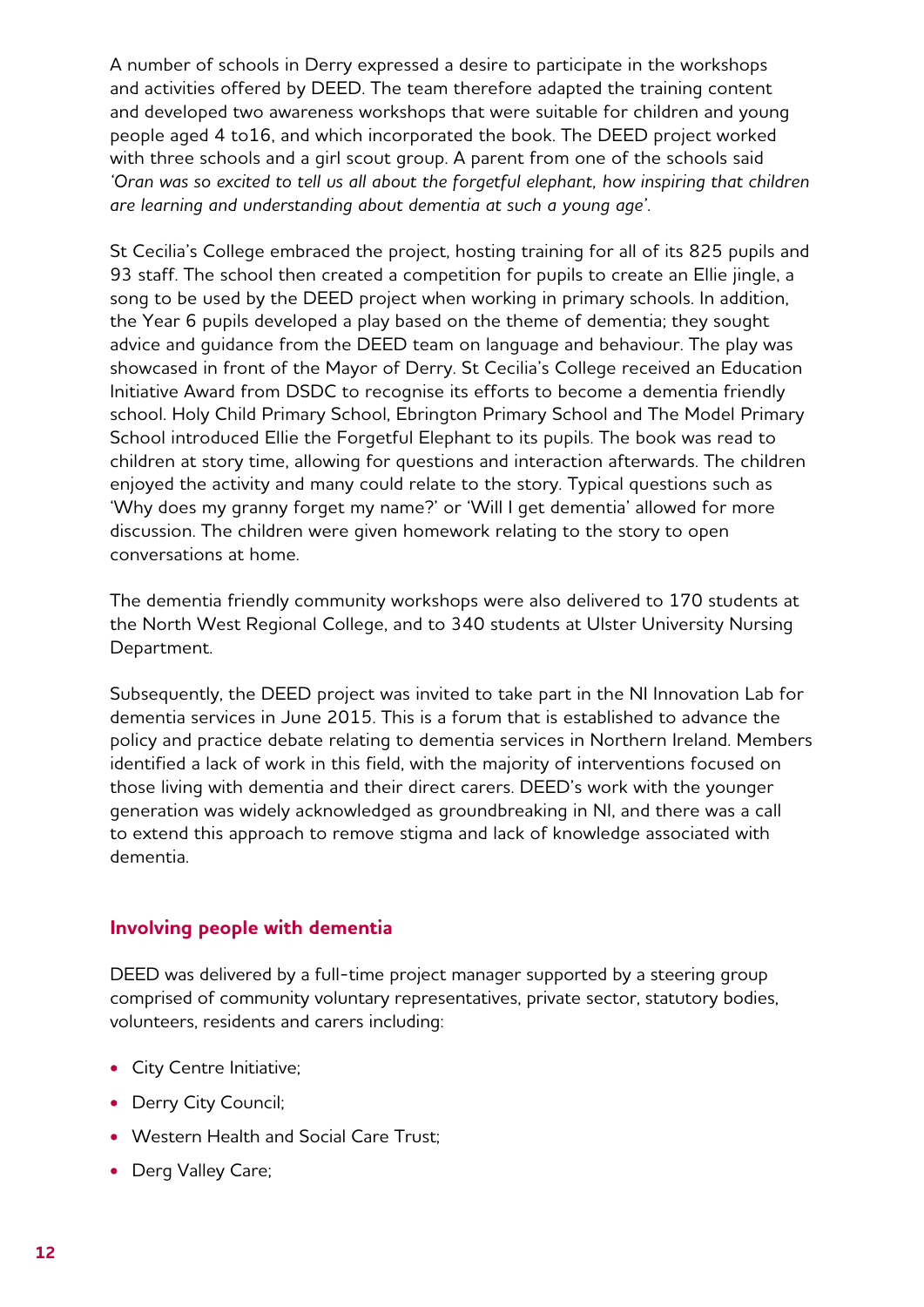- **•** Alzheimer's Society;
- **•** a volunteer dementia champion;
- **•** a dementia carer;
- **•** a local resident;
- **•** Mindwise;
- **•** University of Ulster;
- **•** Crescent Cultural & Community Centre;
- **•** a local pharmacist;
- **•** Seagate;
- **•** OLT project director and programmes manager;
- **•** Chamber of Commerce.

The steering group included representation from a carer as well as a range of organisations working in the topic area, ensuring strategic direction and alignment to key events and policy. The original proposal was informed by strong levels of engagement with people with dementia, who continued to act as a touchstone for the delivery of the dementia friendly community workshops and toolkit. However it is recognised that more direct involvement of people with dementia in shaping the project is desirable. The DEED project invited a number of individuals living with dementia to join the steering group. Several were identified as being in the latter stages of dementia: they felt they would not be in a position to adequately express themselves and were reluctant to be exposed to this situation. One who was newly diagnosed felt 'too angry and let down by health and social care services' and she didn't feel she could make a positive contribution. It became apparent that traditional involvement in the form of structured steering group meetings would be difficult for this target group. DEED is therefore eager to explore alternative methods of participation such as home visits, video diary or dictaphone input or Q&A sessions using dementia friendly technology.

A user led group has recently been established led by Dementia NI. Any future delivery model for DEED should seek to engage and work in partnership with this group to ensure input from service users.

# **Conclusion**

The ever increasing concerns about the prevalence and impact of dementia, and its cost to the UK economy have resulted in growing focus on the establishment of dementia friendly communities. A number of models and criteria have been developed to define and categorise dementia friendly communities including the four cornerstone model and the seven foundation criteria for dementia friendly communities.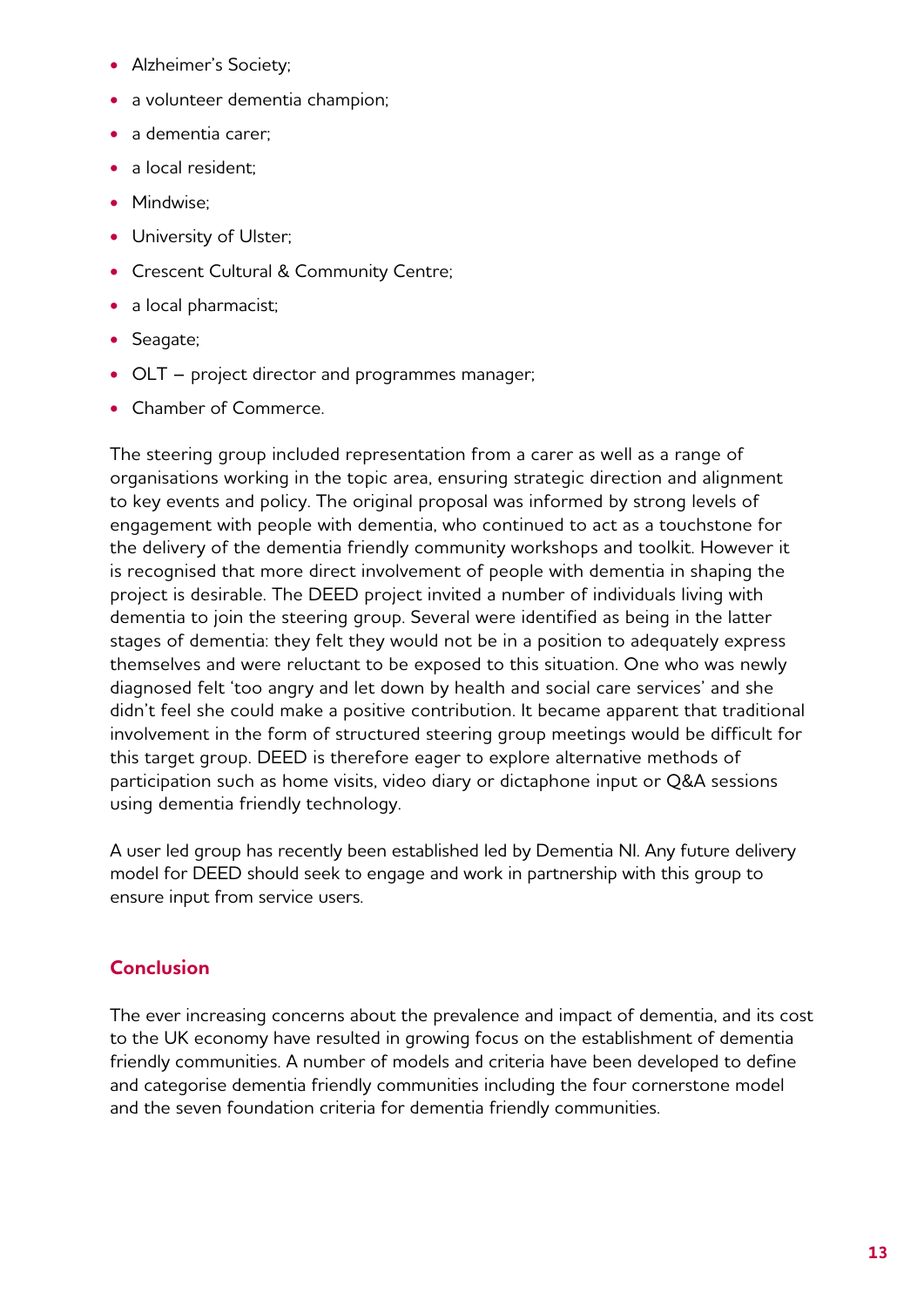The DEED project, through its range of workshops, training and events, has demonstrated a strategic fit with both of these approaches. The engagement of almost 3,000 individuals across 47 organisations and more than 100 workshops has made a significant positive contribution to increased awareness, understanding, skills and confidence in supporting people living with dementia in Derry.

In addition, the project has explored a new approach through its work in schools, providing awareness raising workshops to increase understanding of dementia among future carers and key individuals. This work has been well received by a range of key stakeholders and prominent organisations in NI through the NI Innovation Lab for dementia.

The development of the DEED brand, the social media presence and the continuous marketing of events and workshops through local media outlets was an extremely effective way of raising the profile of the work and engaging organisations.

The status and reputation of OLT as one of the most prominent community organisations in the city, with a strong track record of delivering positive health outcomes, enabled it to successfully engage with a target audience and create a buy-in and commitment to the project.

The proactive and tireless work of the project co-ordinator in engaging with organisations, co‑ordinating and delivering workshops and taking part in events has enabled a level of engagement that has vastly exceeded expectations. This effort has enabled participation in the NI Innovation Lab for dementia, generating significant profile for the DEED project and work funded by JRF.

The introduction of Ellie the Forgetful Elephant demonstrates a high level of innovation and strategic thinking. The concept of early intervention to increase knowledge and awareness of future carers, shop owners and health workers is positive in the context of the ever increasing prevalence of dementia.

Despite its success, the DEED project has established that involvement of people living with dementia in a traditional steering group setting can be difficult. Organisations should be creative about how they secure this participation, considering home visits and video diaries or Dictaphones, for example. Crucial to the success of any intervention of this nature is the development and maintenance of positive relationships with regional bodies (e.g. Alzheimer's Society, Dementia NI, DSDC).

Greater involvement and support from the local authority would have added to and enhanced the DEED project. Local authorities and statutory bodies should take the lead by participating and engaging in training and supporting organisations to raise awareness. In the final stages of this phase of the DEED project, the new Mayor of Derry identified the Alzheimer's Society as one of her charities of the year. In the short space of time since her inception, the DEED project has received significant recognition and engagement from the local authority, showing the importance of a prominent champion to this type of project.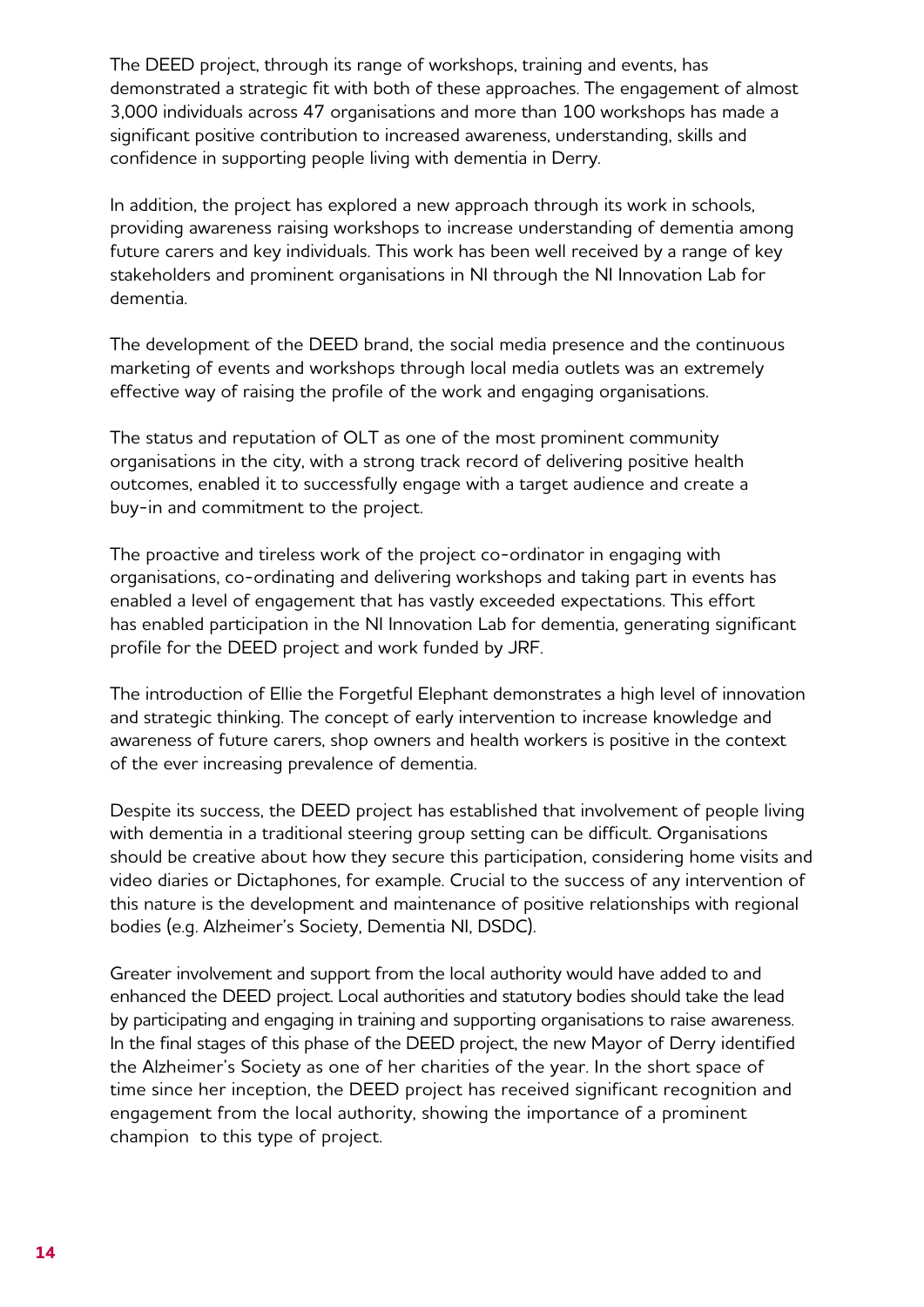The project steering group has been important in extending the reach and profile of the organisation.

There are five recommendations:

- **•** In order to progress the wider Derry City & Strabane District Council area as a dementia friendly community, there is a need to develop an area-wide strategy and operational plan identifying the most appropriate approach as well as required resources. OLT is well placed to lead on this process in partnership with local stakeholders including both statutory and community and voluntary agencies.
- **•** There is significant scope to increase the level of work in schools and youth based organisations through an early intervention approach, raising awareness and creating a culture of understanding and compassion. The positive feedback and experience of those taking part demonstrates significant impacts and has the potential to make a long-term positive contribution in the context of significant rises in the number of dementia diagnoses.
- **•** Increased investment is needed to support organisations and businesses to make their services and activities more accessible for people with dementia. It would be helpful to have a budget to subsidise businesses and organisations that would like to make physical alterations to premises (e.g. signage) but who may lack the finance to do so.
- **•** Long-term investment in further engagement, awareness raising and training is needed to achieve firm action on positive intentions.
- **•** The evaluation process for future phases should involve people living with dementia, to enable a more accurate and reliable assessment of actual impact on conditions and quality of life.
- **•** Non-traditional methods of engagement should be used to enable people living with dementia to help shape and inform the direction and content of any intervention.

# **About this paper**

This paper reviews the work of the DEED project in the context of emerging definitions and criteria for dementia friendly communities. It seeks to highlight the impact of the approach adopted by the OLT and considers the potential of early intervention work in schools and youth based organisations as a sensible and worthwhile investment.

This paper has been prepared by S3 Solutions.